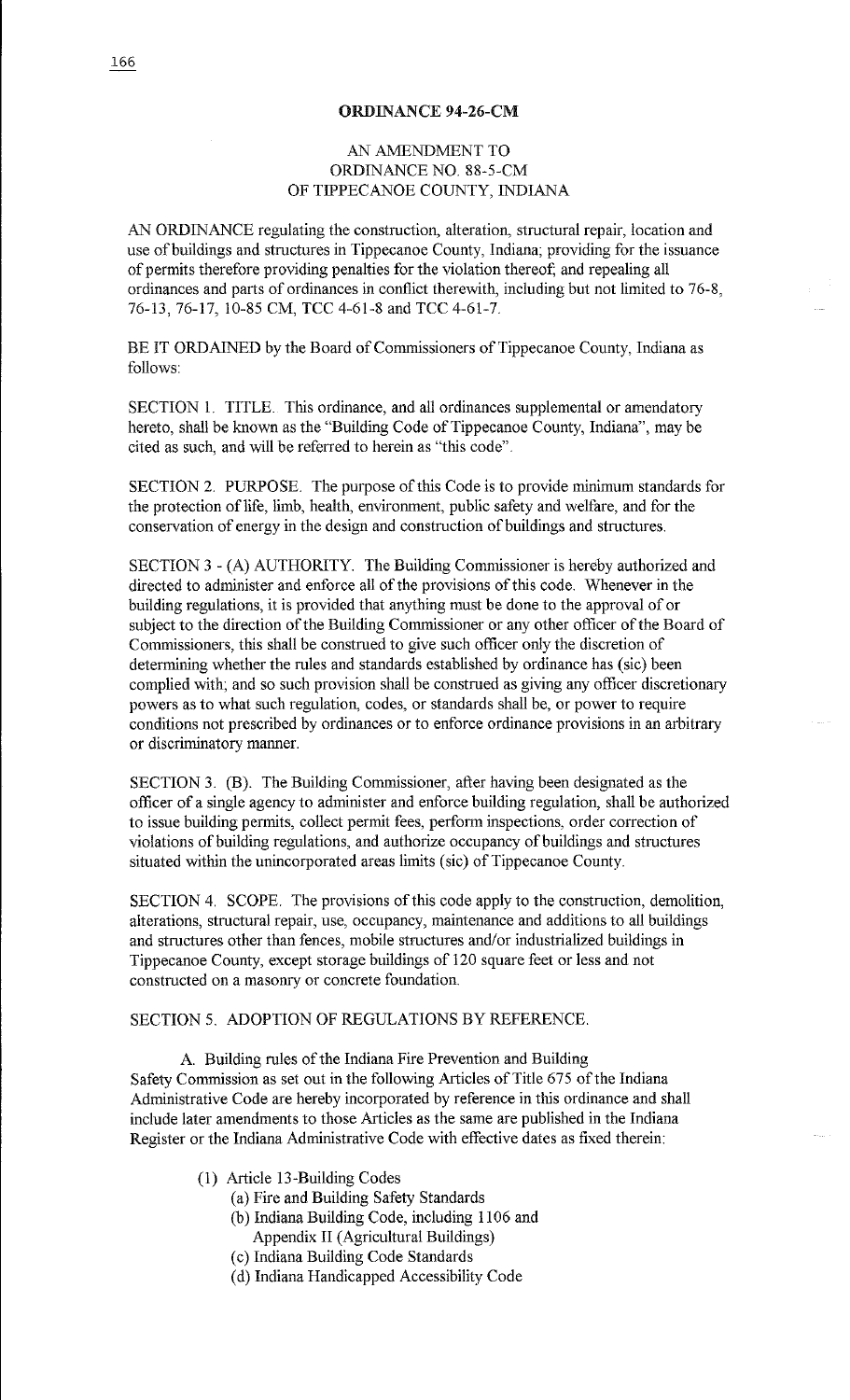- (2) Article 14-0ne and Two Family Dwelling Codes (675 IAC 14-4)
	- (a) Council of American Building Officials One and Two Family Dwelling Code
	- (b) CABO One and Two Family Dwelling Code; Amendments
	- (c) Standard for Permanent Installation of Manufactured Homes
	- (d) Section R-309.6-GROUND COVERING: The entire ground surface of the under-floor space shall be covered with a vapor barrier having a maximum permeability rating of one  $(1)$  perm.
- (3) Article 16-Plumbing Codes (a) Indiana Plumbing Code
	-
- ( 4) Article 17-Electrical Codes
	- (a) Indiana Electrical Code, including Article 547
		- (Agricultural Building)
	- (b) Safety Code for Health Care Facilities
- (5) Article 18-Mechanical Codes (a) Indiana Mechanical Code
- (6) Article 19-Energy Conservation Codes
	- (a) Indiana Energy Conservation
	- (b) Modifications to the Model Energy Code
- (7) Article 20-Swimming Pool Codes (a) Indiana Swimming Pool Code

B. Copies of adopted building rules, codes and standards are on file in the office of Building Commissioner.

SECTION 6. APPLICATION FOR PERMITS. No permits shall be issued for the foregoing purposes, unless the application for such permit is accompanied by plans and specifications showing the work to be done, and listing the area of each level of the building and of the garage in square feet. All plans for building construction under the authority of the Fire Prevention and Building Safety Commission of the State of Indiana must also be filed with the State Building Commissioner if State permit is required. No local permits shall be issued hereunder until a copy of a Design Release from the State Building Commission is received by the County Building Commissioner if such Design Release is required.

SECTION 7. PERMIT REQUIRED. A permit shall be obtained before beginning construction, demolition, alteration or structural repair of any building or structure, using forms furnished by the Building Commissioner. All permits shall be issued by the Building Commissioner, and all fees provided for herein shall be paid to Tippecanoe County, Indiana.

A. A building permit expires and becomes void if;

(1) the work authorized by the permit is not started within one year from the date of issuance.

(2) the work authorized by the permit is suspended or abandoned for six months.

(3) the work authorized by the permit is not completed within two years from the date of issuance.

B. The Building Commissioner may grant extensions to these time limitations provided that the extension request is submitted prior to the expiration date of the permit.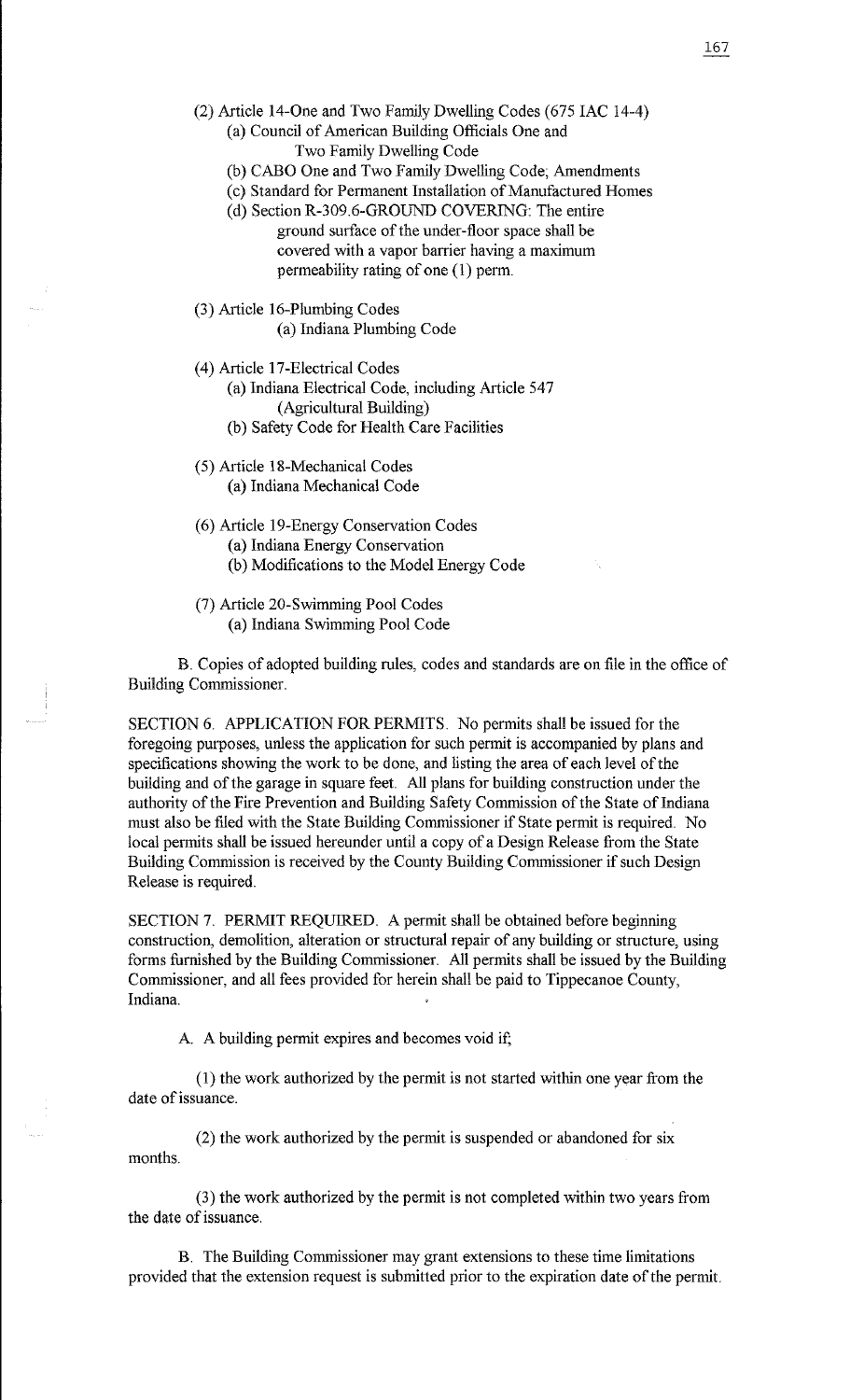SECTION 8. OTHER ORDINANCES. *All* work done under any permit issued hereunder shall be in full compliance with all other ordinances pertaining thereto, and in addition to the fees for permits hereinafter provided for, there shall be paid the fees prescribed in such ordinances.

SECTION 9. FEES.

A. One and two family dwelling fees are based on the square footage of the buildings with the exterior measurements used in determining the building area. The fees are eleven (11) cents per square foot up to two thousand square feet, and then nine (9) cents per square foot for each additional square foot over two thousand (this includes attached garages), and  $s$ ix  $(6)$  cents per square foot for basements.

B. Detached garages and livestock confinement buildings fees are based on square footage with the exterior measurements used in determining the building area. The fee is six  $(6)$  cents per square foot or twenty five  $(25)$  dollars, whichever is greater.

C. Pole structure fees are based on the square footage of the buildings with the exterior measurements used in determining the building area. The fee is two and one half (2.5) cents per square foot or twenty five (25) dollars, whichever is greater.

D. *All* other buildings not listed above (9 A-C) will continue to have their fees determined by the following system; twenty five (25) dollars for the first one (1) thousand dollars of estimated value, then two (2) dollars for each additional one (1) thousand dollars of estimated value up to one (1) million dollars, then ten (10) cents for each additional one (1) thousand dollars of estimated value over one (1) million.

This group of buildings includes all Class 1 structures, grain bins, yard barns, carports, room additions and other miscellaneous structures.

E. Electrical permit fees are thirty five (35) dollars for electrical services up to and including two hundred (200) amperes and sixty (60) dollars for electrical services over two hundred (200) amperes.

F. A reinspection fee of twenty (20) dollars will be charged for the third and subsequent inspections on a project for the same violations. Reinspection fees must be paid before subsequent inspections will be made. If the inspections are on an electrical service, the fee shall be paid before the service will be approved for connection.

G. A surcharge of fifty (50) dollars will be added to permit fees on buildings where construction is started without first obtaining a building permit.

SECTION 10. REVIEW OF APPLICATION. Prior to the issuance of any building permit hereunder, the Building Commissioner shall:

a) Review all building pennit applications to determine full compliance with provisions of this ordinance.

b) Review all building permit applications for new construction or substantial improvements to determine whether proposed building sites will be reasonably safe from flooding.

c) An application for a building permit becomes null and void if the applicant does not secure the permit within ninety (90) days after its approval.

SECTION 11. INSPECTIONS. After the issuance of any building permit hereunder, the Building Commissioner shall make, or shall cause to be made, such inspections of the work being done under such permit as are necessary to insure full compliance with the provisions ofthis ordinance and the terms of the permit.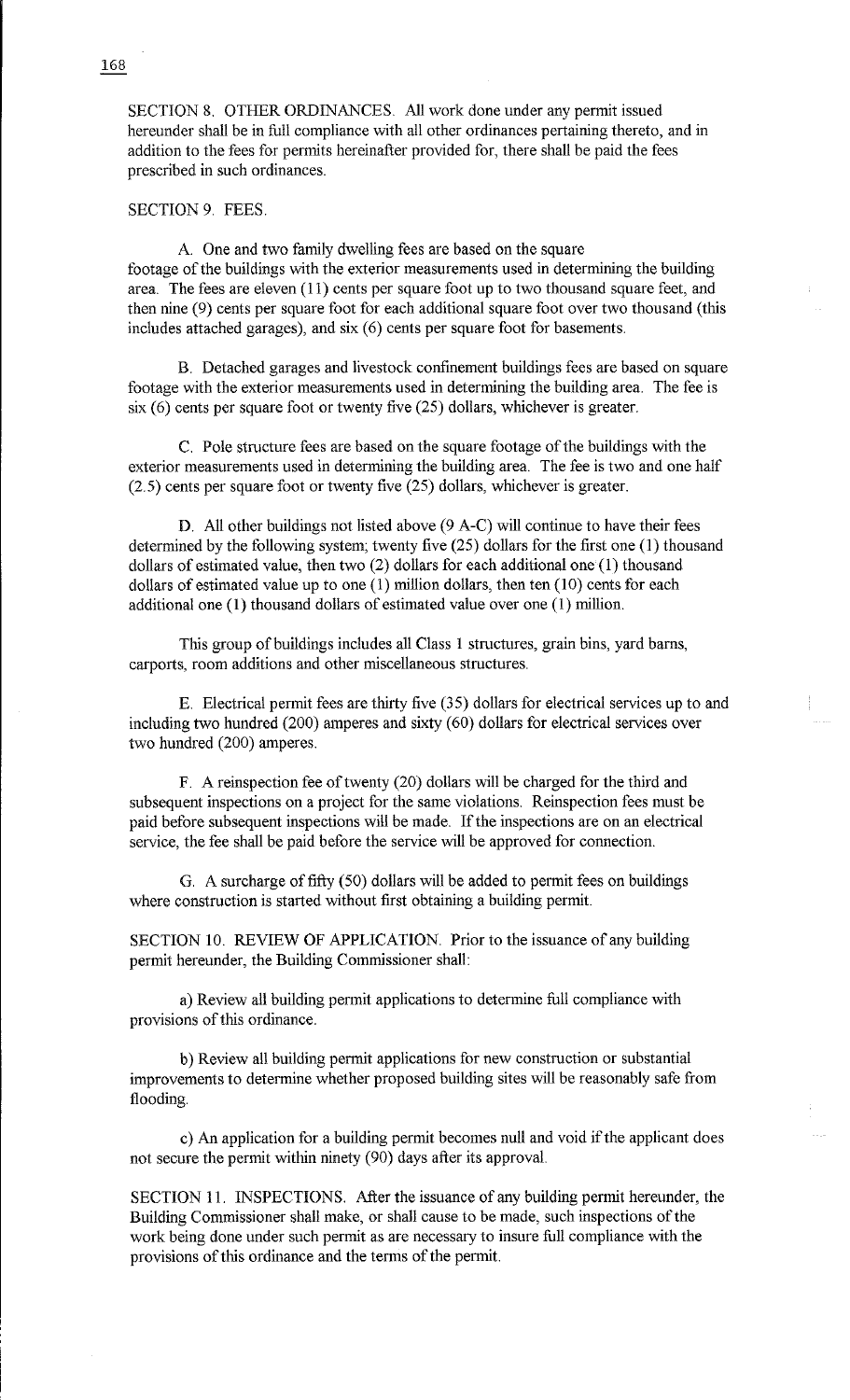SECTION 12. ENTRY. Upon presentation of proper credentials, the Building Commissioner or his duly authorized representatives may enter at reasonable times any building, structure or premises in Tippecanoe County to perform any duty imposed upon him by this code.

SECTION 13. STOP ORDER. Whenever any work is being done contrary to the provisions ofthis code, the Building Commissioner may order the work stopped by notice in writing served on any persons engaged in the doing or causing such work to be done, and any such persons shall forthwith stop such work until authorized by the Building Commissioner to proceed with the work.

SECTION 14. CERTIFICATE OF OCCUPANCY. No final approval of construction for any building or structure erected, altered or repaired after the adoption of this ordinance shall be issued unless such building or structure was erected, altered or repaired in compliance with the provisions of this ordinance.

SECTION 15. STANDARDS. All work on the construction, demolition, alteration and structural repair of buildings and other structures shall be performed in a good and workmanlike manner according to accepted standards and practices in the trade.

SECTION 16. VIOLATIONS. It shall be unlawful for any person, firm, or corporation, whether as owner, lessee, sub-lessee, or occupant, to erect, construct, enlarge, alter, repair, improve, remove, convert, demolish, equip, use, occupy or maintain any building or structure, other than fences, in Tippecanoe County or cause or permit the same to be done, contrary to or in violation of the provisions of this code.

SECTION 17. RIGHT OF APPEAL. All persons shall have the right to appeal the Building Commissioner's decision first through the Commissioners of Tippecanoe County and then to the Fire Prevention and Building Safety Commission of Indiana in accordance with the provisions of IC 22-13-2-7 or IC 4-21.5-3-7, as applicable.

SECTION 18. REMEDIES. The Building Commissioner shall, in the name of the Commissioners of Tippecanoe County, bring actions in the Tippecanoe Circuit Court, for mandatory and injunctive relief in the enforcement of and to secure compliance with any order or orders, made by the Building Commissioner, and any such action for mandatory or injunctive relief may be joined with an action to recover the penalties provided for in this ordinance.

SECTION 19. PENALTIES. If any person, firm or corporation shall violate any of the provisions of this ordinance, or shall do any act prohibited herein, or shall fail to perform any duty lawfully enjoined, within the time prescribed by the Building Commissioner, or shall fail, neglect or refuse to obey any lawful order given by the Building Commissioner in connection with the provisions of this ordinance, for each violation, failure or refusal, such person, firm or corporation shall be fined in the some (sic) of \$50.00 (Dollars). Each day of such unlawful activity as is prohibited by the first sentence of this section shall constitute a separate offense.

SECTION 20. EFFECTIVE DATE. This ordinance shall be in full force and effect from and after its adoption, approval by the Fire Prevention and Building Safety Commission of Indiana, and publication as required by law.

No building permit shall be issued for the construction, extension, remodeling, alteration or repair of any proposed or existing building in Tippecanoe County, except single family dwelling houses in approved subdivisions, until the plans for such construction, extension, remodeling, alteration or repair have been approved in writing by the Tippecanoe County Surveyor, the Tippecanoe County Drainage Board and the Tippecanoe County Highway Engineer.